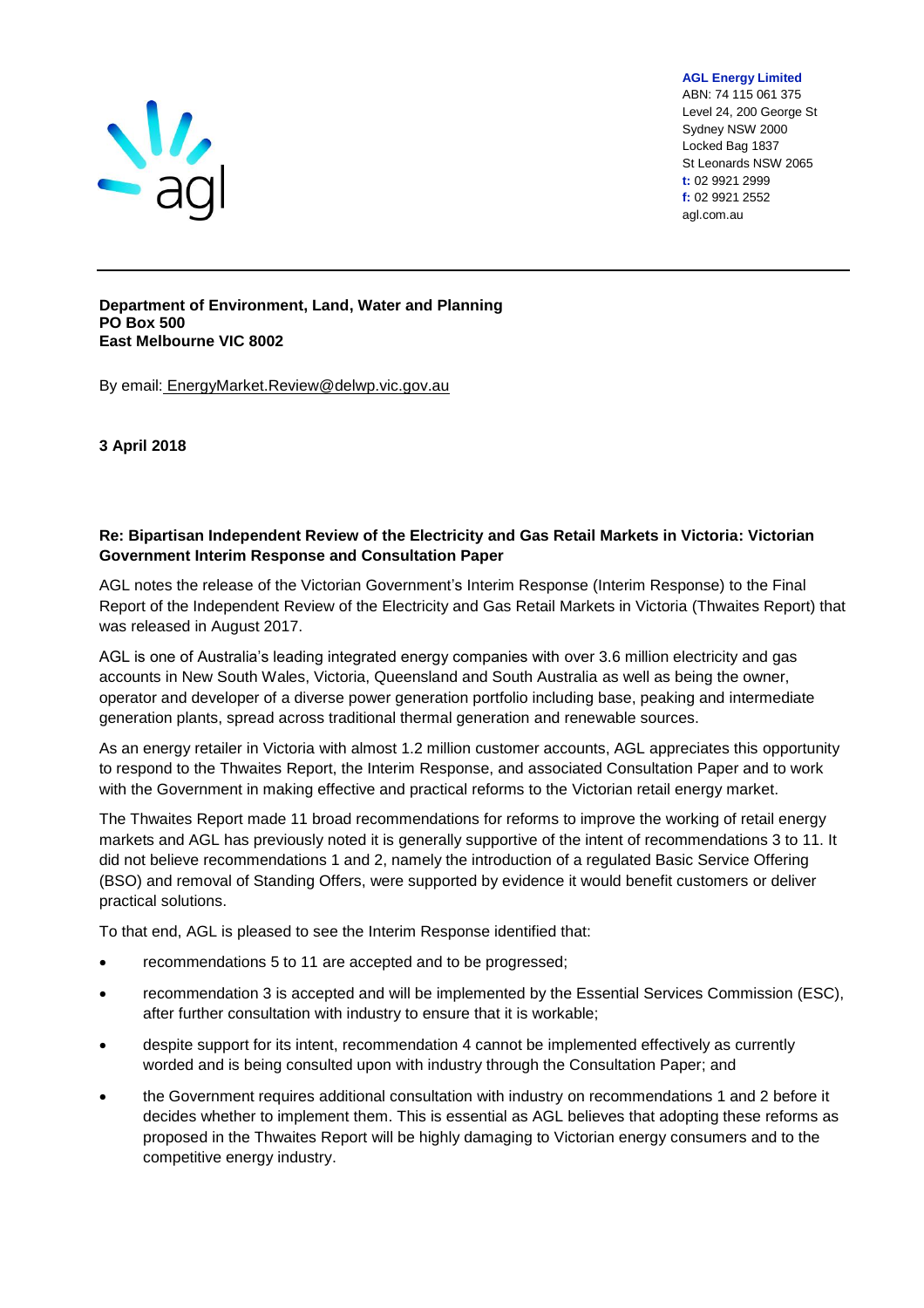

AGL's detailed feedback to the Consultation Paper and especially Recommendations 1,2 and 4 are contained in Appendix 1 of this submission.

Whilst AGL supports the immediate actions proposed in the Interim Response, it has been extremely concerned by many facets of this review to date and has similar misgivings about the future process, namely:

- the limited timetable that is being provided to stakeholders for consultation;
- the use of the Thwaites Report as ultimate justification for the Government's decisions when the report was released without public review, contains significant errors and shows a limited understanding of the workings of the retail energy market;
- that the Australian Competition and Consumer Commission (ACCC) is holding a public inquiry into the competitiveness of retail electricity prices yet the Victorian Government is choosing to discount its findings by sticking to an accelerated timetable;
- despite the recent commitments from major energy retailers to reduce the costs of energy, genuine consideration is not being provided working with industry to implement changes that are in the best interests of consumers; and
- that the Thwaites Report and associated discussions with the Victorian Government have been focussed on the retail electricity market in Victoria, yet the Interim Response seems to assume that all recommendations can be directly applied across both the electricity and gas retail markets without amendment.

These process issues are outlined in more detail in the following sections.

## **Consultation timetable**

l

AGL notes that these recommendations result in significant impacts to retailers and customers, and should be afforded a best practice consultation process.

The recommendations were released in the Thwaites Report in August 2017 but there was no consultation or review of the findings despite many concerns being expressed by industry.

The Government's timeline and intention to progress the recommendations have only been made known since the release of the Interim Response on 11 March, providing less than 3 weeks of consultation time. Given the broad impacts of these recommendations, stakeholders should be given more time to consult internally and develop more considered alternatives that improve outcomes for energy consumers.

Public participation is a critical input to government activity and developing effective strategies, programs and projects. The Victorian Auditor-General's Office (VAGO) acknowledges that failing to adequately engage the public risks alienating the community and creating negative impacts through poorly informed and implemented decisions.<sup>1</sup>

Consequently, AGL encourage the Government to extends its consultation timetable, and consider completing a full Regulation Impact Statement (RIS).

<sup>1</sup> VAGO – better practice guide 2015 [https://www.audit.vic.gov.au/sites/default/files/20150130-Public-Participation-](https://www.audit.vic.gov.au/sites/default/files/20150130-Public-Participation-BPG.pdf)[BPG.pdf](https://www.audit.vic.gov.au/sites/default/files/20150130-Public-Participation-BPG.pdf)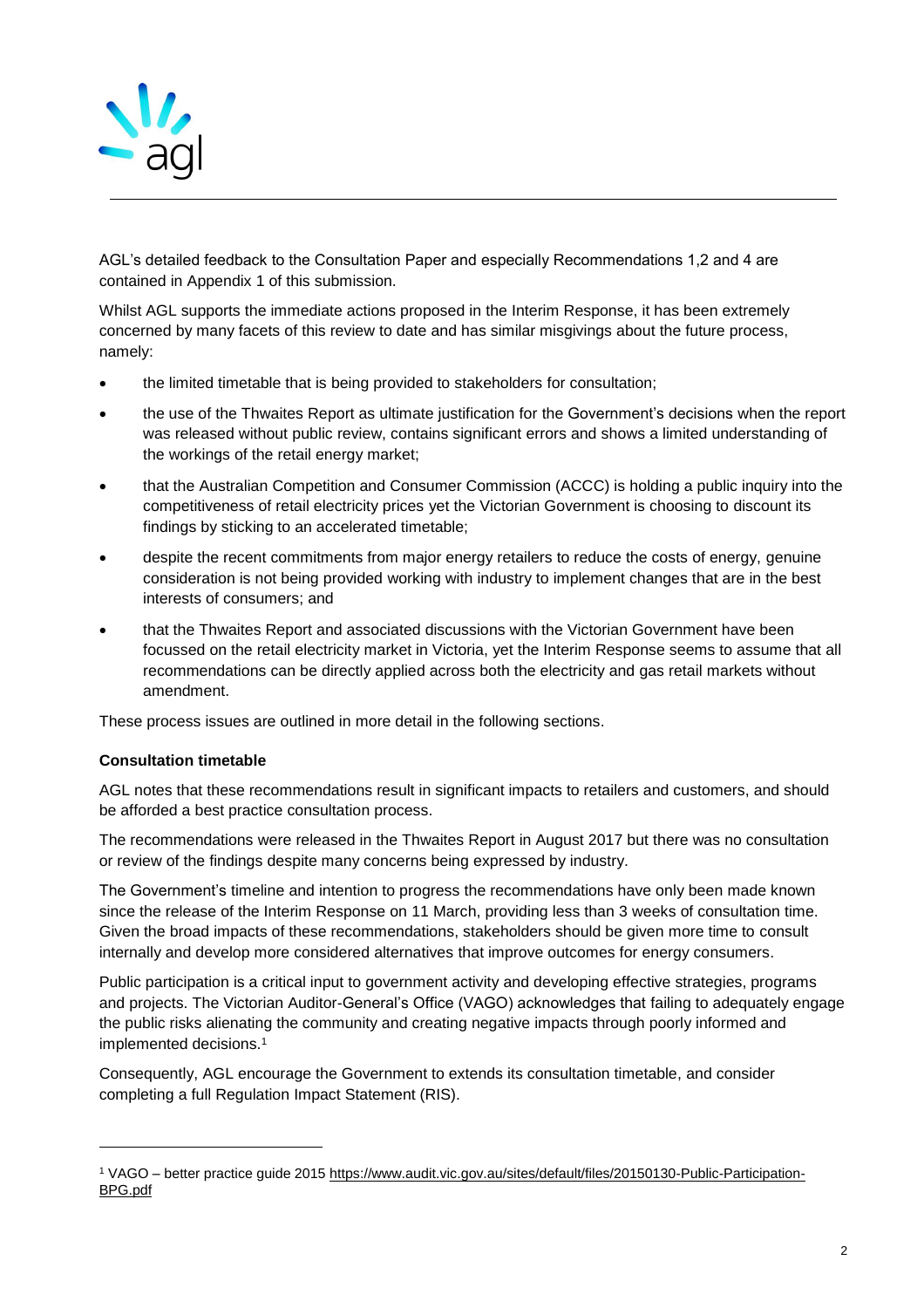

# **Concerns with Thwaites Report**

The Thwaites Report was published in August 2017 and made 11 major reform recommendations to the Victorian Government. Most of these recommendations are not controversial and focus on making marketing information more easily comparable, better clarity of market contracts, fairer marketing practices and improved protection of vulnerable customers. These have largely been supported by AGL and broader industry in submissions to the review<sup>2</sup>.

However, a central and contentious recommendation of the Thwaites Report was for price re-regulation through a BSO. This was based on the analysis by its consultants that gross margins for average electricity customers in Victoria were at much higher levels than other states.

The Australian Energy Council (AEC) asked Oakley Greenwood to review this analysis<sup>3</sup> and it identified major problems with the methodology used as well as basic errors in the calculations. Some of the major flaws Oakley Greenwood identified in the analysis included:

- the retail prices used in the analysis of gross margin were greatly overstated<sup>4</sup>;
- the assumptions on market offers and conditional and unconditional discounts were based on a total sample of 36 customers' bills which are highly unlikely to be representative are also likely to overstate the retail prices used;
- that wholesale cost data was subjectively derived from a period that underestimated wholesale cost;
- errors in estimating the costs of the Victorian Energy Efficiency Scheme (VEET) and the Feed-in-tariff schemes which underestimated the cost of these schemes for small customers; and
- they assumed lower residential switching rates than reality.

The Oakley Greenwood report found that these flaws overstate the gross margin calculations by at least 30 per cent. Given these concerns, AGL does not believe the Government can rely upon the analysis in the Thwaites Review as the justification for market changing reforms such as its recommendations 1 and 2.

# **ACCC Inquiry**

The ACCC is also holding a public inquiry into the supply of retail electricity and competitiveness of retail electricity prices and released its Preliminary Report to the Federal Government on 16 October 2017.

The report covers many industry issues and found that network costs have been a primary driver for electricity price increases in NEM jurisdictions. It used data collected from industry to examine the components of an average residential customer bill in the NEM and by jurisdiction and found that gross margins were increasingly similar across all states in 2015-16.

Although the report found that gross margins had increased substantially since 2007-08, it also determined that this was mainly due to increases in retail costs. As a result, electricity retailers' net margins have been between 5-10 per cent and Victorian residential customer bills have similar average retail margins (in dollar

l

<sup>2</sup> AGL submission Feb 2017

[https://engage.vic.gov.au/application/files/2114/9023/4832/AGL\\_Submission\\_including\\_attachments.pdf](https://engage.vic.gov.au/application/files/2114/9023/4832/AGL_Submission_including_attachments.pdf) <sup>3</sup> <https://www.energycouncil.com.au/media/9731/20170919-ogw-review-of-the-thwaites-report.pdf>

 $4$  The retail prices used in the analysis were the median price offer for each retailer. Retailers have a large spread of prices, but it is public information that most customers are on discounted market offers below the median price. Assuming a median therefore overstates the retail prices and the gross margin analysis.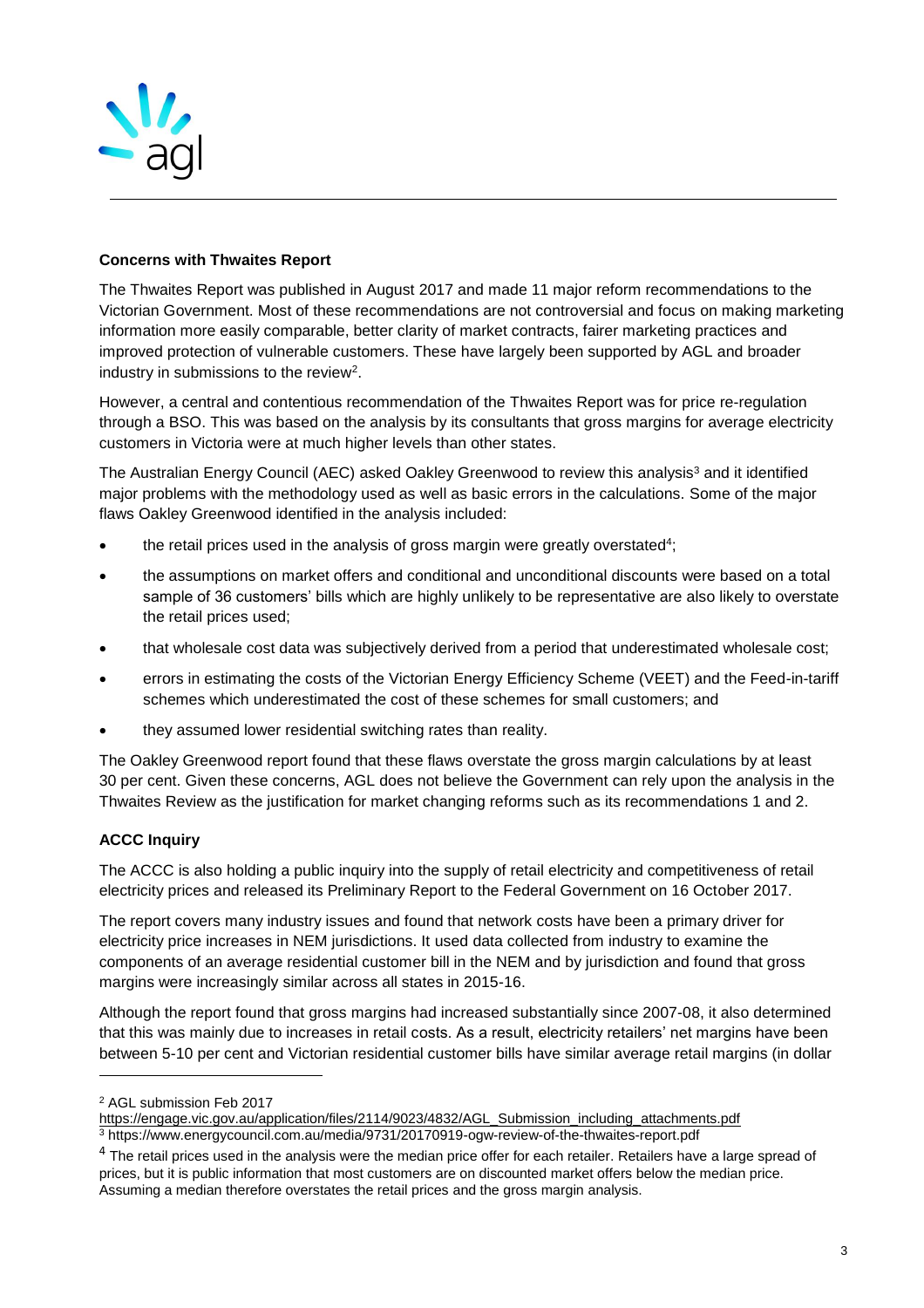

terms) to other states. Furthermore, the report indicated that in Victoria, retail margins had remained flat in the last two years.

These preliminary findings in many ways contradicted the modelling and analysis of the Thwaites Report. The ACCC also concluded that it will not intervene in the retail energy market until it is sure that an intervention will improve the market and not have unintended consequences to the detriment of electricity consumers. This considered approach is a stark contrast to the Victorian Government's apparent plan to dramatically intervene in the competitive Victorian retail market without consideration of the consequences.

The ACCC also identified areas of the retail electricity market that need reform such as reducing complexity, improving vulnerable consumers' access to appropriate products and encouraging further market engagement and is expected to provide its final report by 30 June 2018.

The Victorian Government currently plans to release its own Final Response in June 2018. It would be sensible for the Government to take the opportunity increase the length of its consultation period to take advantage of the analysis and recommendations in the ACCC's Final Report and to accommodate these findings in its own Final Response and planned Code amendments in Victoria.

## **Recent commitments by AGL and other major retailers**

As highlighted in the Interim Response, AGL and other major retailers announced in November 2017 additional rebates to reduce the costs of energy for Standing Offer customers in Victoria. This resulted in savings of between \$250 and \$450 per annum compared to what these customers would have paid in 2018. It is important to note that even prior to this, AGL has been providing similar rebates to Standing Offer customers with eligible concessions for several years.

These commitments in conjunction with the reforms to the retail market being driven by the:

- industry commitments to the Prime Minster:
- AER Rule changes; and
- the recommendations already accepted through the Interim Response;

should allow industry to demonstrate the retail market is working in the best interests of consumers.

The Victorian Government has seemed to recognise this by consulting further with stakeholders of the application and scope of the Basic Service Offer, the abolishment of standing offers, appropriate alternatives, and their effect on Victoria's energy sector (Recommendations 1 and 2).

However, the Government is releasing its Final Response in mid-2018 and has indicated it will make its decision on recommendations 1 and 2 of the Thwaites Report by the end of 2018. AGL believes that these timeframes will not allow the Government to adequately assess any improvements in the retail energy market and any decisions will be made based on outdated information.

## **Retail Gas Market**

There was little focus on the retail gas market in the Thwaites Report and little consideration as to whether the summary recommendations would be directly applicable to both fuels. AGL's continued discussions with the Government on the recommendations, whether they are applicable, how they can be implemented, and any alternatives solutions have also centred on the retail electricity market. Similarly, the retail market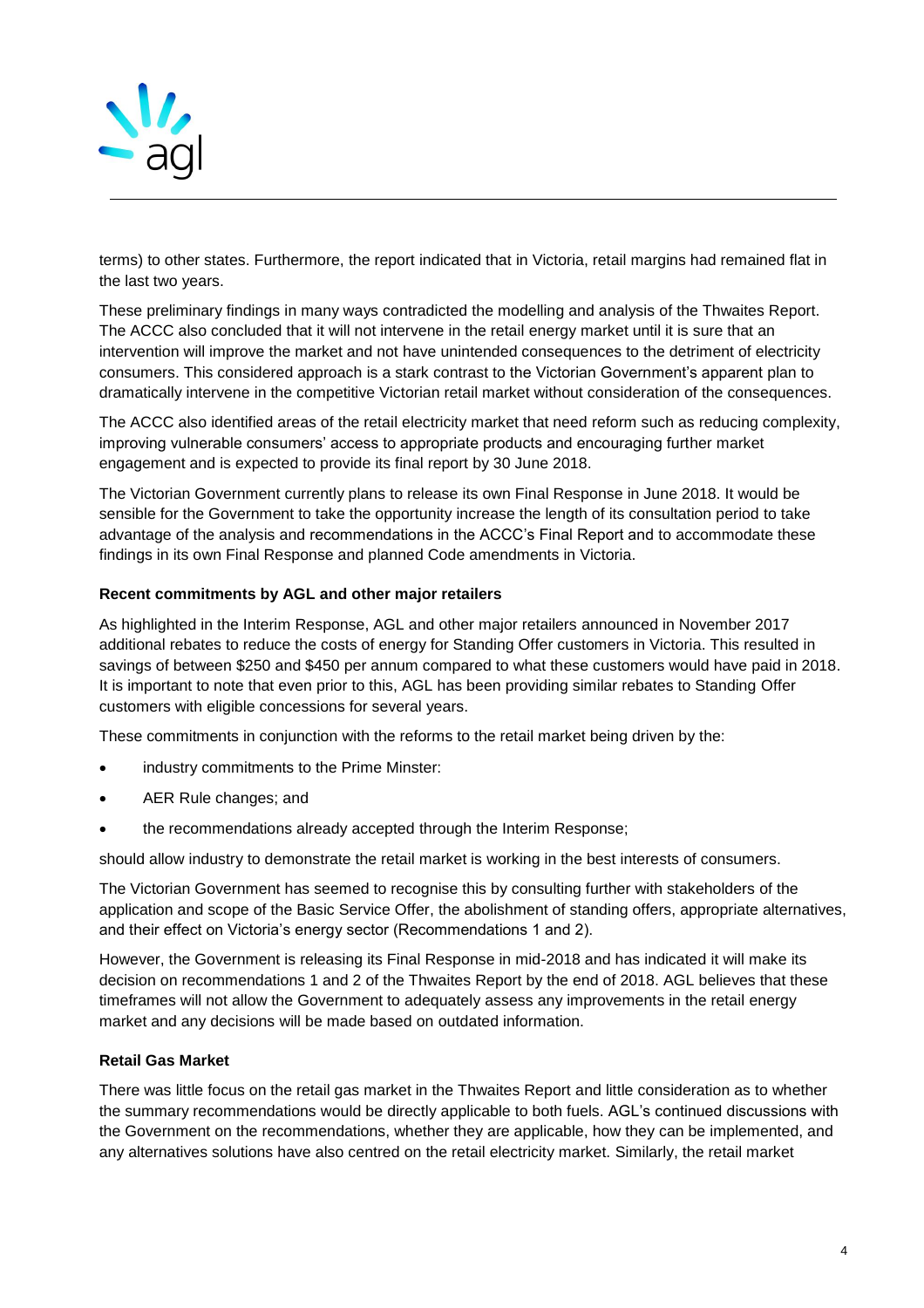

reforms that are being progressed through Rule changes and because of the Prime Minister's commitments are also centred on the electricity market.

Therefore, it was surprising to AGL that the Interim Response has assumed that the recommendations are to be applied equally in the retail gas market.

Many of the retail market reforms may be able to be implemented across the retail energy markets but some, such as the establishment of a reference price signal for the gas market and consideration of any BSO applying equally to gas customers, are highly problematic. The differences between deriving applicable reference prices for the cost of gas supply and cost of electricity supply are significant due to the major differences in the wholesale, distribution, and transmission segments of the supply chain. This was clearly demonstrated previously under retail price regulation when setting a regulated retail electricity price could be derived on an industry basis but assessing a regulated retail gas price was highly dependent on a single retailer's contracted supply position.

AGL submits the Government needs to be cognisant of these differences and give these matters greater consideration when making its Final Response, not just which recommendations should be accepted but also whether they will apply across the retail energy market or to the retail electricity market only.

AGL's detailed responses to the Consultation Paper, in Appendix 1 of this submission, highlight that the introduction of a BSO and abolition of standing offers, as considered by the Thwaites Report will:

- not function in the manner assumed by the Government;
- severely damage the competitiveness and functioning of the Victorian energy industry;
- have other potential unintended consequences; and most importantly
- have adverse customer impacts including, but not limited to, many energy consumers paying more, less customer choice, pricing reform and innovation being slowed and a subsequent lessening in the take-up of new technologies.

It also highlights that even the introduction of the reforms to market contract periods, practices and variations, as envisaged by recommendation 4, will not work in practice despite recognition by industry that changes are needed.

Given the scope of these issues and the need to design alternatives that would limit negative impacts, AGL strongly suggest the Victorian Government address the identified process issues as a priority as it will improve the likelihood that the Government's Final Response can incorporate all stakeholders feedback and up to date information and make informed decisions regarding the reforms being considered for energy consumers.

If you wish any further information, please contact me on (03) 8633 6207 or Patrick Whish-Wilson on (02) 9921 2207.

Yours sincerely

Entalgap

Elizabeth Molyneux GM of Energy Markets Regulation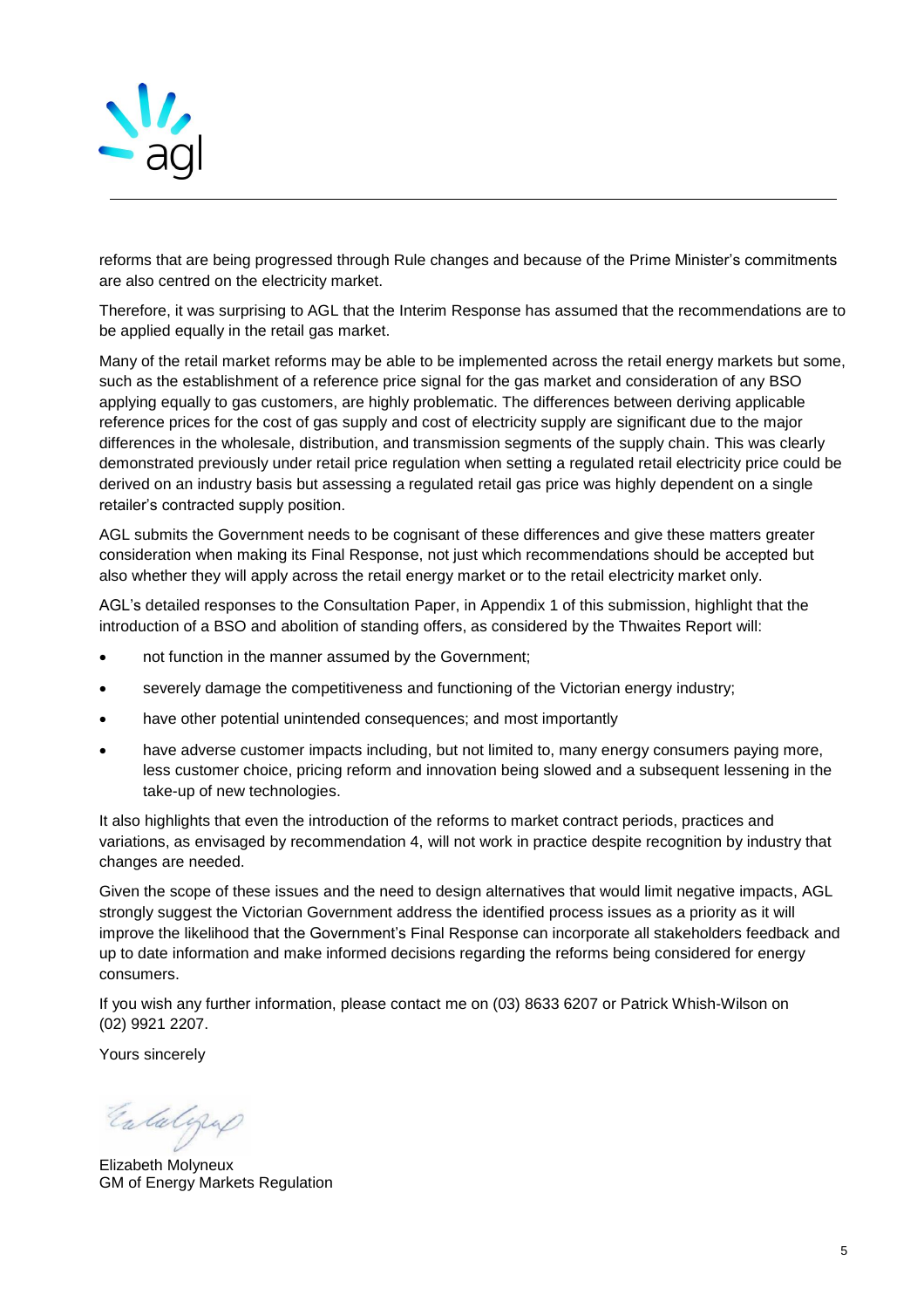

# Appendix 1: AGL Response to Consultation Paper

## **Introduction of Basic Service Offer (BSO) and abolition of Standing Offers (Recommendations 1 and 2)**

1. Are there any specific considerations the Government should be aware of if standing offer contracts were to be replaced with a regulated BSO?

2. Would the services and service standards associated with a regulated BSO be the same as those existing under the standing offer terms and conditions?

3. Would a BSO based on a 'flat tariff' apply to general usage only or should it incorporate controlled load and/or solar tariffs (as is the case for standing offers)? What are the benefits and challenges associated with different approaches?

4. What other principles should the ESC consider in setting the BSO maximum regulated price profile? Should these principles differ between a BSO for electricity and a BSO for gas, residential and small business customers?

5. Are there alternatives for setting the BSO maximum regulated price profile? For example, should the ESC 'simply' set a BSO tariff or a specific tariff structure that must be applied by retailers?

6. What are the likely effects of a regulated BSO, as described above, on the energy markets (electricity and gas wholesale, distribution and retail markets, and residential and small business customers)?

7. Are there any alternative design options for price regulation (to those outlined above) that would achieve the Review's intended outcomes?

8. How should the potential benefits and effects of a regulated BSO be assessed following implementation?

9. How should a regulated BSO be incorporated into Victoria's energy sector regulatory framework?

The Interim Response has acknowledged that further analysis is required regarding the scope and application of the BSO and its effect on Victoria's energy sector. AGL would submit that the analysis needs to be widened to first determine whether a BSO is warranted rather than refining the scope or how it is to be implemented.

The Thwaites Report has proposed that a BSO would be a 'no frills', unconditional offer, available if requested by a customer. The ESC would regulate the price and terms and conditions of this offer, and retailers would remain able to offer alternatives to this BSO in the competitive market, including by offering lower or higher priced offers based on innovation or services valued by customers.

The Consultation Paper notes that concerns around the introduction of a regulated BSO have focused on:

- the effect on the availability of innovative products and services in Victoria's energy retail sector;
- the effect on the retail energy sector; and
- unintended effects on customers and their engagement in the energy market.

AGL believes this is a significant understatement of the concerns raised by stakeholders regarding the impact this regulatory instrument will have on the Victorian energy market.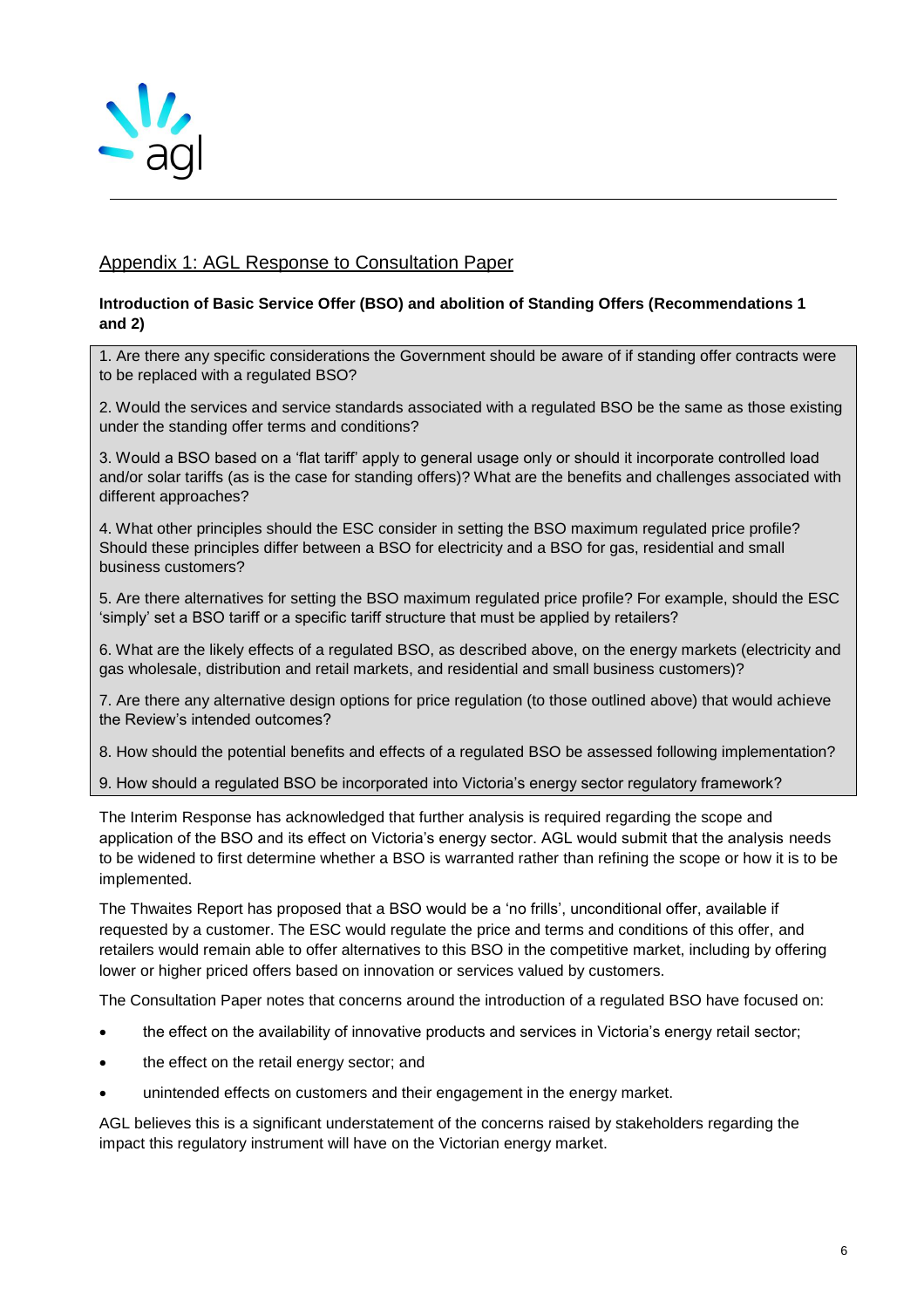

Firstly, the Thwaites Report assumptions on how its proposed BSO will work in practice are illogical and ignore the realities of the retail market. A regulated BSO will not simply become a "no fuss' product for disengaged customers. Given it is proposed that the BSO is constructed without customer acquisition and retention costs then the BSO price will be determined at below the average cost of supply and will therefore be also utilised by engaged customers.

Retailers are likely to respond by removing any market offers that are below this regulated price point and the large percentage of engaged Victorian energy customers that currently access these types of heavily discounted market offers will pay more than they do today. The BSO will become the regulated price floor.

The Thwaites Reports expectation that retailers will be able to compete for value-add products is highly unlikely to occur given the given the many market reforms underway to improve transparency of pricing. These reforms are to ensure that any communication, marketing material and customer bills will have a clear focus on price comparison to ensure customers are informed. AGL supports these reforms which will improve the retail market in the absence of a BSO. However, under the BSO regime, the clear focus on comparing products by price only will largely ignore any value add services or product innovations. This makes the Thwaites Report's view of a continuation of competition in the market highly unlikely.

The BSO is also likely to severely inhibit network pricing reform which will decrease innovation, the take-up of new technologies and customer choice. Without price and product variation in the market, competition will slow or cease and the expected negative impacts on energy customers, retail businesses and the Victorian economy, that AGL and other stakeholders have been highlighting will eventuate.

The accompanying removal of Standing Offers and replacement by the BSO is also problematic as it ignores the use of Standing Offer price as the reference price for current market contracts.

This dual use of Standing Offer price by retailers for discounted products has been driven by regulators to avoid the previous confusion that existed when a retailer's reference price differed from its published Standing Offer rate. Reversing this process will not be simple or quick and any solution will lead to further confusion for customers.

10. Are there alternatives to introducing a regulated BSO and revoking standing offers?

- a. How would these alternatives achieve the objective and principles set by the Review?
- b. How would these alternatives affect other Review recommendations?
- c. What would be the likely effect of these alternatives on Victoria's energy sector and energy consumers?

d. Would these alternative approaches cause any distortions or inequities between different groups of customers?

AGL in its discussions with Government has suggested a range of alternatives to the BSO since the release of the Thwaites Report.

However, constructing a suitable alternative can only be done if the Government is able to articulate what is the primary objective of the BSO or what problem it is specifically trying to solve?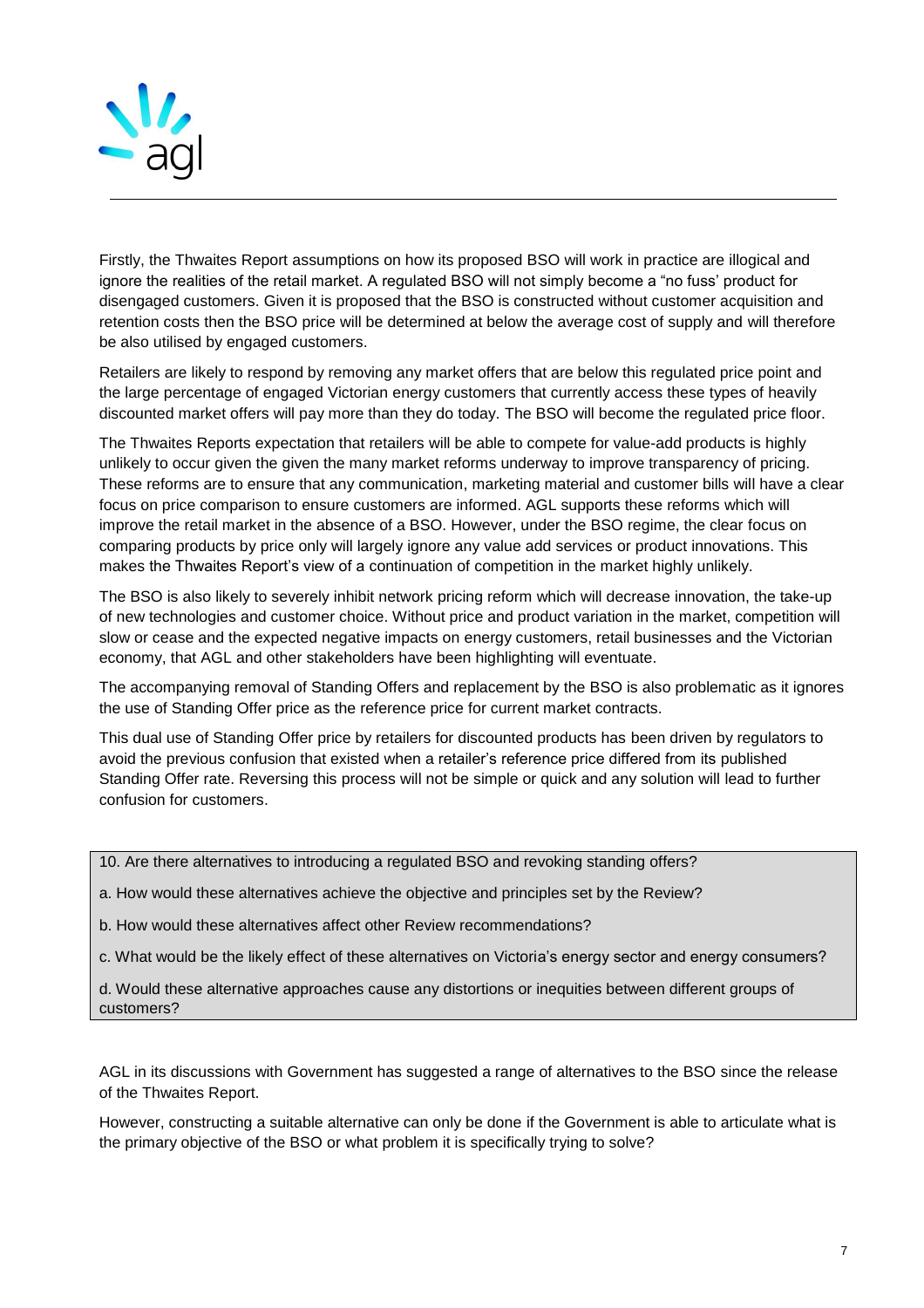

Impact of high prices on Standing Offer customers?

If this is the perceived issue, then AGL and other major retailers have committed to relieve the impact of high prices on standing offer customers in 2018. This type of commitment can be extended across the industry.

It is important to recognise that Standing Offer customers make up less than 10 per cent of AGL's Victorian electricity customers and 90 per cent of these are now being provided significant discounts or rebates because they are concession customers or have been disengaged from the market for a sustained period of time.

Less than 1 per cent of AGL's Victorian electricity customers (around 5,000 customers) are paying Standing Offer prices and they are predominantly customers that have moved in to premises and are yet to, or only recently provided AGL with their customer details.

Introducing a potentially damaging regulatory instrument such as the BSO to resolve an issue arising from a small cohort of customers does not appear to be good public policy. Especially considering the range of market reforms being introduced to improve clarity for customers on what their current price is and to provide clear comparisons of other available offers.

Impact of price on Vulnerable customers?

Similar to the issue on Standing Offer prices, AGL has been providing any concession customer on a Standing Offer a voluntary discount for the last 2 years. This internal decision was taken to ensure concession customers are not disadvantaged by being disengaged from the market and could easily be implemented within the regulatory framework.

Moreover, AGL's customer data infers that vulnerable customers are most likely to be on heavily discounted products and are therefore those most likely to be negatively impacted by the introduction of the BSO.

If the price impact on vulnerable and concession customers is the primary issue for the Government then introducing a BSO that only applies to concession customers may be a reasonable alternative to the general BSO structure.

• Providing a clear price signal?

If the Government's objective is establishing a clear price signal for the market for a reasonable price of energy that will allow consumers to compare prices, then there is no need to embed a regulated tariff within the regulatory framework.

The Interim Response has already tasked the ESC with producing a reference price signal or reference BSO. AGL believes the terms of reference for construction of this reference price is poorly determined because it ignores many retail costs and therefore will estimate a reference price below the average cost of energy supply. However, the framework exists, and it can be utilised accordingly as a reference price signal without introducing the BSO.

AGL would submit that the setting of a price signal for the market would be better served by including all retailer costs and some competition headroom. AGL would point to Queensland where a regulated electricity price is set for regional Queensland but is directly comparable to the deregulated southeast Queensland market.

This regulated electricity price includes all costs and additional headroom and provides the Government and southeast Queensland customers with an effective price comparison or signal. This price allows the Queensland Government to assess the reasonableness of annual price changes by retailers and better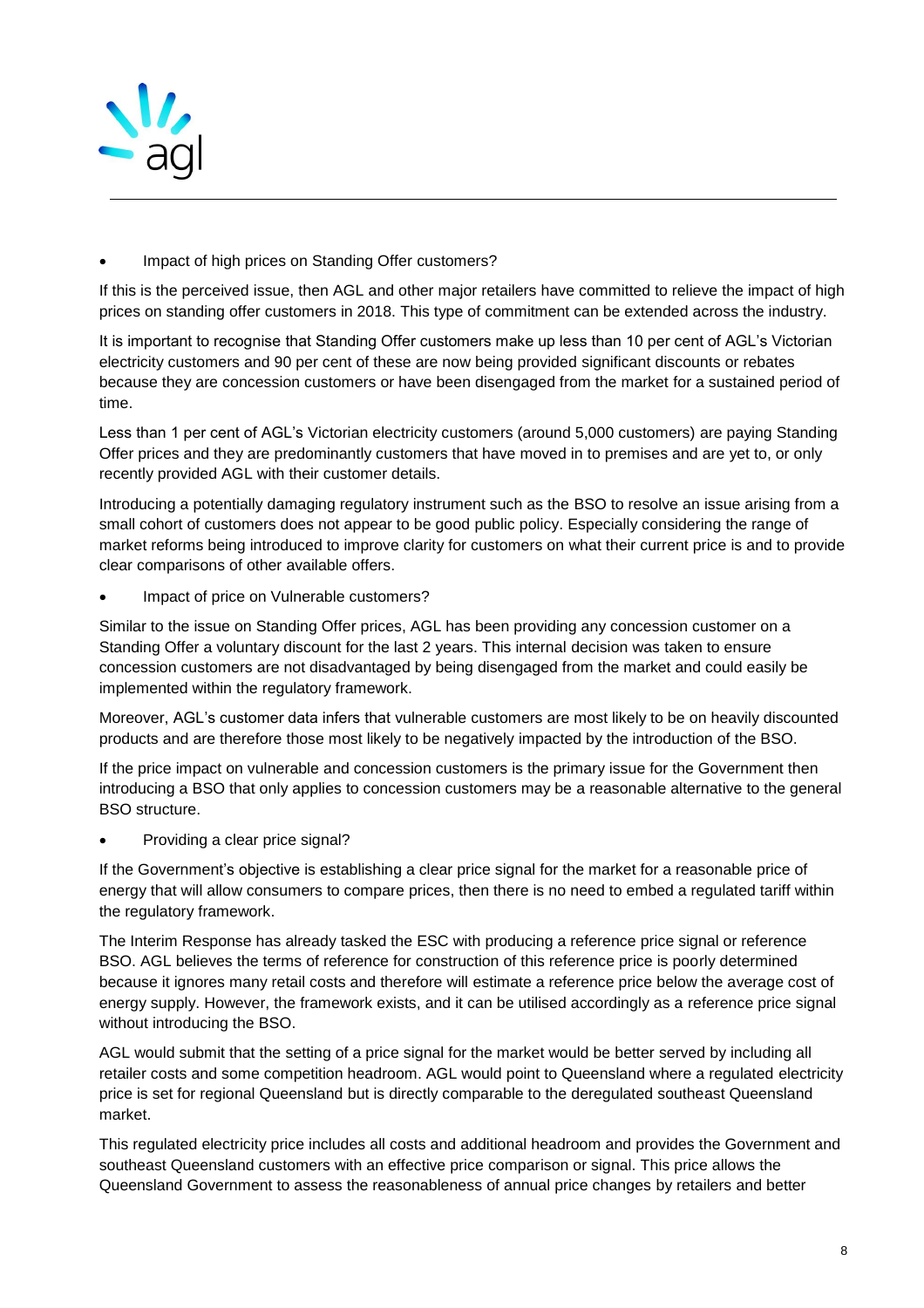

enables the regulator to monitor the Standing Offer prices of retailers as well as the spread of their market offers.

Most importantly, this reference price does not impact on the effective functioning of the competitive market as it is only a price signal.

As mentioned previously, the setting of a reference price for electricity is much simpler than setting a reference price for gas because of the significant contractual and supply differences between these markets. AGL has serious concerns about the ability of the Government to determine a gas price that would be a useful reference signal.

• Require a regulated price?

If the Government's objective is the introduction of a regulated price into the retail market, AGL would still submit that it reconsiders the BSO structure and instead focus on re-regulating price using a method that would have less harmful consequences for the energy market.

The Government is clearly cognisant that a return to any form of price re-regulation will mean that it becomes responsible for:

- the health and competitiveness of the retail market;
- annual changes to energy prices, even if these changes are in response to input costs that are outside its control; and
- explaining these price movements to consumers.

Despite the Thwaites Report assumptions, the introduction of the BSO will not provide a regulated pricing framework that:

- absolves these responsibilities from Government; or
- provides any additional improvements when compared to traditional price cap regulation.

More worrying is that using a BSO is likely to significantly damage competition and economically harm Victorian retail businesses.

As such, AGL proposes that if the Government is seeking price re-regulation then it reconsider other regulated price models used previously that managed to sustain some level of competition within the regulated framework.

11. Are there any specific considerations of which the Government should be aware of if the reserve power to regulate prices was strengthened? What should be the trigger for regulation and when or under what circumstances should the regulated price requirement end?

The Australian Energy Market Commission (AEMC) undertake regular reviews of the effectiveness of competition in Victoria and other jurisdictions. If it finds that competition in the market for electricity is not effective, then the jurisdiction may re-regulate prices.

AGL does not see the need for the re-regulation of prices to be based on market conditions monitored by the ESC as it is hard to imagine how an ESC review of a market would differ greatly from the AEMC findings of the same market.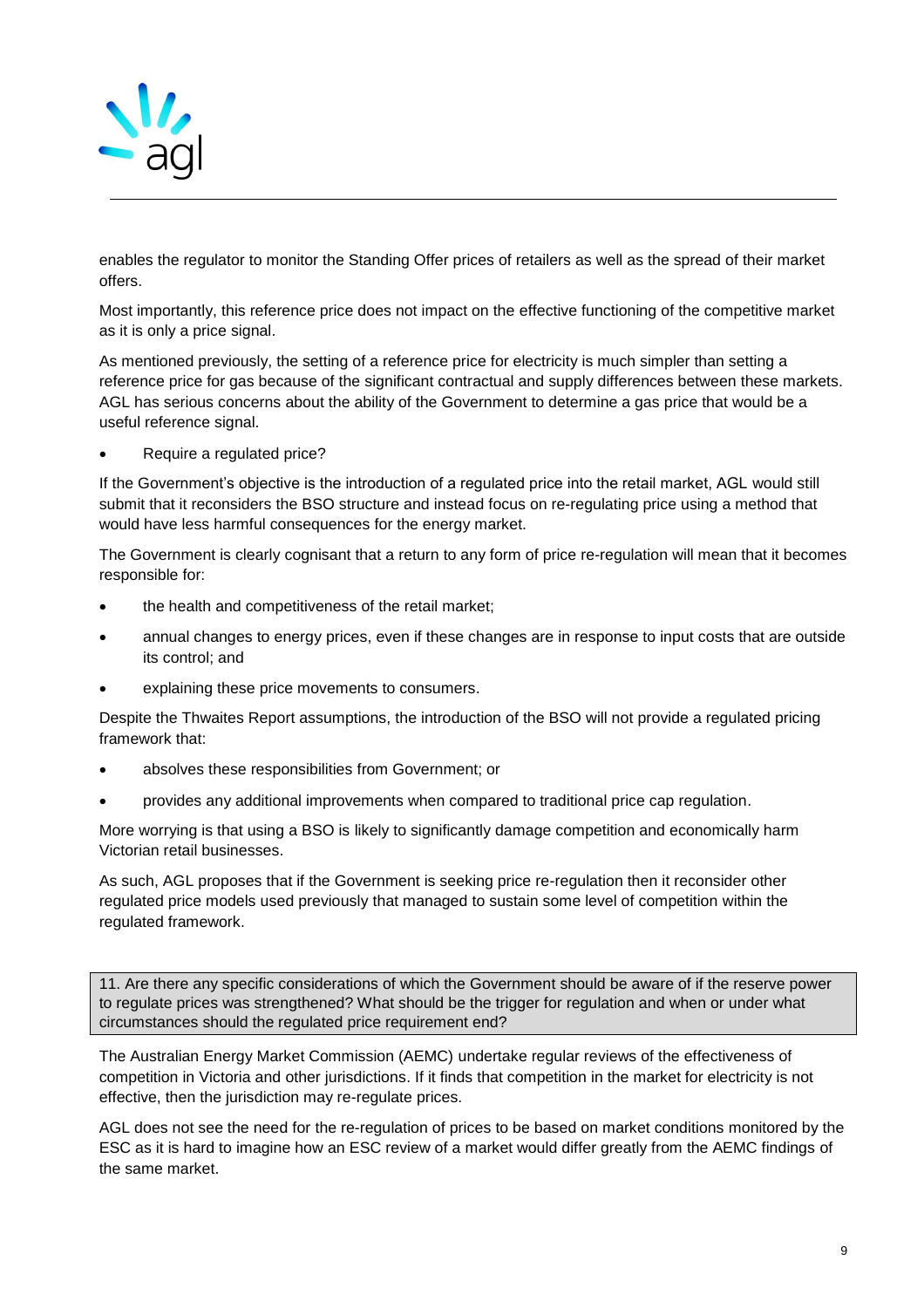

# **Marketing Information (Recommendation 3)**

Recommendation 3 proposes changes to the information provided by energy companies to customers, including marketing material and bills. The Government has requested the ESC review the Energy Retail Code to give effect to these market reforms.

AGL supports the intent of these reforms but suggests the Government recognise that in instances, the wording from the Thwaites Report recommendation does fulfil the stated intent in a cost-effective manner. AGL hopes to work with the ESC to ensure these reforms are both workable and effective.

# **Contract periods, practices and variations (Recommendation 4)**

These recommendations respond to concerns that customers on 'market' offers are paying higher prices for energy than they should because of opaque and varying processes at the end of benefits period, and contract and behavioural barriers to consumer engagement with the market.

Industry has generally supported the intent of these recommendations but AGL is pleased that the Government acknowledges that issues exist with their implementation.

AGL considers that the intent of Recommendation 4 is to improve engagement, transparency and ensure customers are informed at the time of consent. By ensuring these steps are properly managed, customers can make informed decisions about contract types and benefits that suit their needs and preferences.

AGL consider that regulating contract behaviour can cause significant issues for both customers and retailers, and fails to focus on achieving the correct outcomes – which is an informed customer base exercising discretion and flexibility to consider energy options.

Contract practices in any industry should encourage customer engagement though the provision of right information at the right time for an informed decision process and the industry have flexibility for product innovation and servicing. By regulating contract types, the Government risk limiting customer choice and potentially creating unintended negative outcomes. This can include a scenario where retailers, unable to predict the future state of the energy market in five – ten – fifteen-years, will need to moderate offerings for customers upfront to manage potential risk.

AGL recommend that Recommendation 4 be subject to a robust Regulation Impact Statement process to assess the different policy options overall costs and benefits. This would support the Consumer Policy Research Centre's recent report on the Five Preconditions of Effective Consumer Engagement<sup>5</sup> which notes the importance of building customer confidence and trust in demand-side engagement through empowerment. Finally, AGL note that customers respond differently to various price and non-price offerings. Consequently, price competition in the form of discounts (as well as credits and vouchers) is the main feature of retail product offerings in Victoria but other product and service features are used to enhance the value of the energy offer.<sup>6</sup>

l

<sup>5</sup> [http://cprc.org.au/research-areas/making-consumer-decisions-easier-and-fairer/report-release-five-preconditions](http://cprc.org.au/research-areas/making-consumer-decisions-easier-and-fairer/report-release-five-preconditions-effective-consumer-engagement/)[effective-consumer-engagement/](http://cprc.org.au/research-areas/making-consumer-decisions-easier-and-fairer/report-release-five-preconditions-effective-consumer-engagement/)

<sup>6</sup> AGL submission Feb 2017

[https://engage.vic.gov.au/application/files/2114/9023/4832/AGL\\_Submission\\_including\\_attachments.pdfhttps://engage.vi](https://engage.vic.gov.au/application/files/2114/9023/4832/AGL_Submission_including_attachments.pdf) [c.gov.au/application/files/2114/9023/4832/AGL\\_Submission\\_including\\_attachments.pdf](https://engage.vic.gov.au/application/files/2114/9023/4832/AGL_Submission_including_attachments.pdf)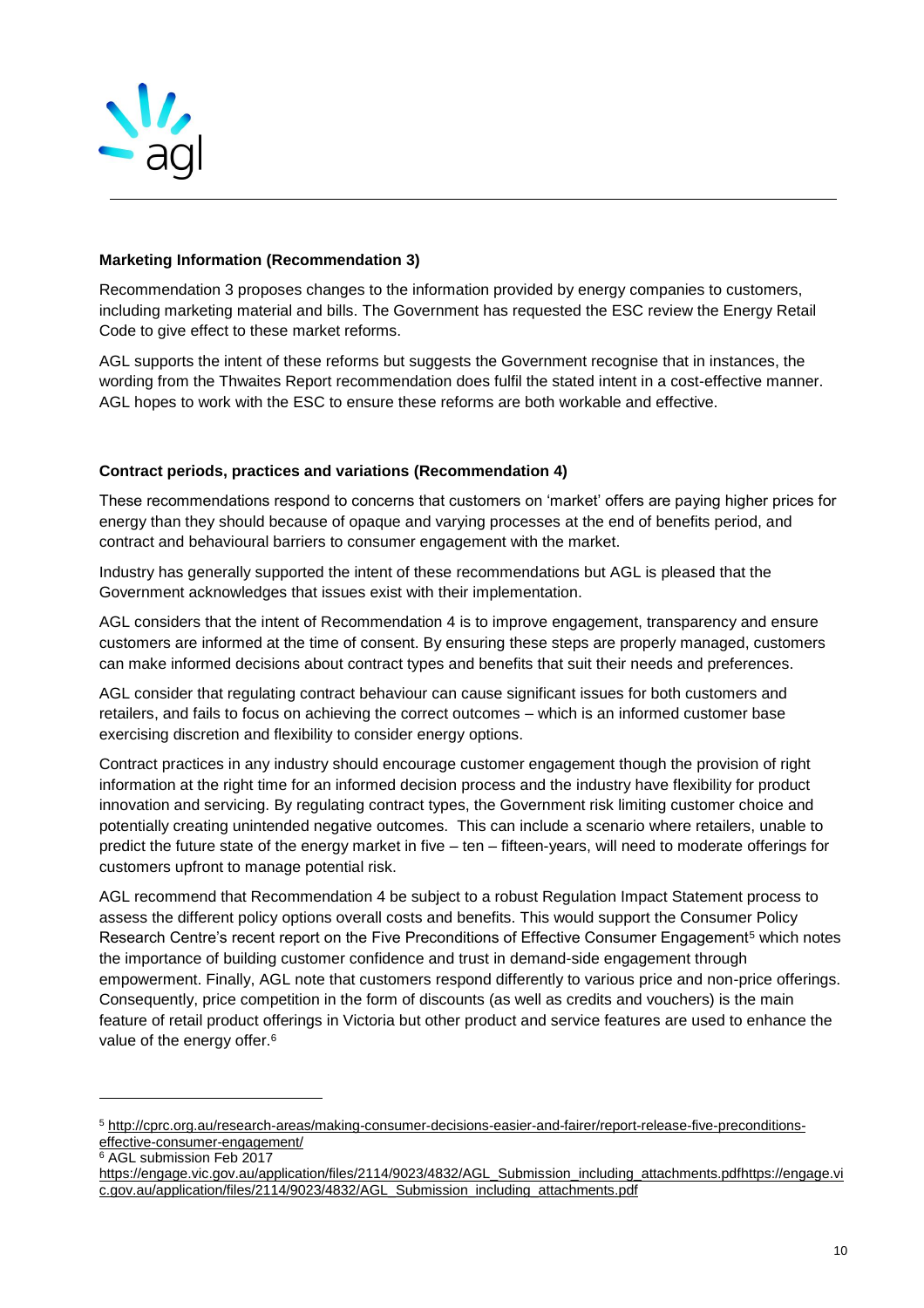

## 12. What is the most appropriate approach to implementing Recommendations 4A to 4E?

#### 13. How can these recommendations be implemented in a timely manner?

*Recommendation 4A: Require retailers to commit to fix any prices they are offering for a minimum of 12 months. During this period, the market contract prices cannot change. Retailers may request an exemption from the ESC to address unforeseen changes in the network costs.*

AGL note the concern that the current rules do not regulate how often, or by how much, retailers can change their prices. AGL's current business practice is to vary Victorian customer's market offers an average of once per 12 months. However, requiring retailers to fix prices for a minimum of 12 months will create significant operational challenges and costs to retailers and is not a workable solution.

There are many instances in which a customer's price may need to be varied, which includes instances that will transition customers to a better tariff. Such an example includes where a customer is in a distributor cross-over zone and may be placed on a higher tariff. While retailers have controls in place to mitigate this risk, there remains the possibility that it will occur from time to time, and retailers will need to adjust the customers tariff.

By setting prices for 12 months, retailers would essentially be managing daily price changes (reprice event) for customers – a process that is resource intensive and currently happens twice a year. The staff and system implications of this are enormous and retailers would be more likely to undertake monthly reprice events and therefore would need to price for the increase risk of potential shifts in the energy market for that time, increasing the price to customers.

Fixed price contracting shifts the direct risk from customers to the service provider, but that risk is ultimately covered in costs to those customers. Retailers will set prices at a level that incorporates any price impact changes in their initial offer calculations, meaning the base cost to a customer for their offer will rise. While a fixed-price contract gives the customer more predictability about the future costs, this predictability comes at a higher price. The increased risk borne through lack of fluidity in price means the end price is likely to be higher than in a competitive market where prices can adjust as the market demands.

Even the possible exemption for unforeseen changes in networks costs is problematic and limited in consideration. Exemptions should be broader than network costs as there are instances in which network reviews can be re-opened outside of the five-year process. For example, Transmission and Distribution Network Service Providers can apply for a revocation and substitution of determinations within the five-year period which retailers are unable to plan for. There are also other unforeseen, non-network situations that could arise and would need to be considered. For example, the closure of Hazelwood in 2017 had a significant impact on wholesale costs that retailers needed to account for. Retailers can currently respond to events such as the Hazelwood closure by using reprice events or changing market offers.

## Previous regulatory consideration of fixed price contracts

In 2014, the Consumer Action Law Centre (CALC) and the Consumer Utilities Advocacy Centre (CUAC) submitted a rule change request for fixed prices for duration of contract period. The AEMC conducted extensive stakeholder engagement and consumer research and concluded that the key issues raised by the rule change request was that some customers may be entering contracts unaware that their prices may change but ultimately, did not support the rule change request.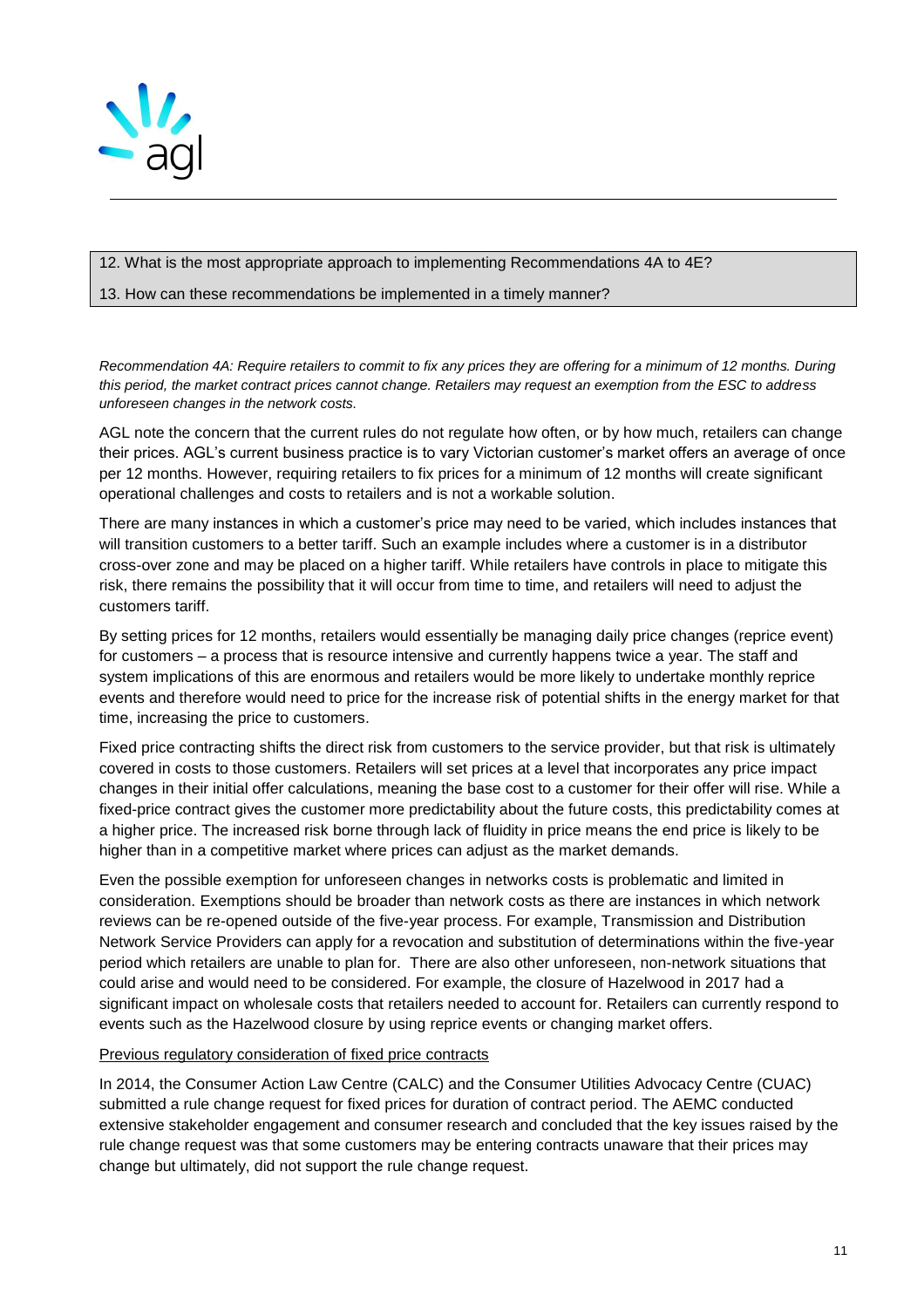

l

Instead, the AEMC developed a proportionate response to this matter by requiring retailers to specifically disclose to customers (i.e. adjustments to call scripts and notifications) whether prices can vary and provide notice of this event.

It is important to note that the AEMC concluded that the proposed rule change for fixed prices for the duration of a contract could have resulted in increased prices and reduced choice for consumers.<sup>7</sup> They found that about 60 percent of the costs that make up a retail energy bill are determined by processes external from individual retailers. If retailers were unable to change their prices to pass on unmanageable changes in their costs when they occur, prices would be likely to increase.

The AEMC also concluded that if retailers were unable to change their prices it may reduce or stop offering some types of contracts which the AEMC considered could reduce customer choice of contracts and reduce the effectiveness of retail competition.

Market behaviour over the last decade has demonstrated that more flexibility in product offers are being provided by retailers. In the last two years this has included retailers offering fixed term offers that guarantee fixed energy prices to customers for a set period (typically  $12 - 24$  months).<sup>8</sup> AGL recommend the Government examine the development and uptake by consumers of these products before moving to regulation.

#### *Recommendation 4B: Require retailers to clearly disclose to customers the length of time any offered prices will be available without change.*

Upfront disclosures about the term of the rate and the timeframe help inform the customer and mitigate any customer detriment regarding price or benefit alterations.

By ensuring that the upfront disclosure information is fit for purpose and easy to understand, customers are more informed and there is less reason to regulate the back end of a contract. Any other options would essentially penalise a customer who pays on time, as retailers will be incentivised to remove these options and benefits from contracts to mitigate future energy market change risks, and ultimately these customers will pay more on their bills.

AGL support upfront disclosures such as this recommendation. AGL are also supportive of the prohibition of the word "fixed" unless the retailer uses it to describe the prices being fixed for a period. The use of "fixed benefit period" is a source of confusion for customers and impacts positive customer outcomes. This is particularly the case when customers consider that "fixed benefit" relates to price and therefore may be unclear on the purpose of the variation disclosure.

<sup>7</sup> [https://www.aemc.gov.au/sites/default/files/content/61206757-b4ad-4faa-a2a8-8d672e515cc4/Final-determination](https://www.aemc.gov.au/sites/default/files/content/61206757-b4ad-4faa-a2a8-8d672e515cc4/Final-determination-information-sheet.pdf)[information-sheet.pdf](https://www.aemc.gov.au/sites/default/files/content/61206757-b4ad-4faa-a2a8-8d672e515cc4/Final-determination-information-sheet.pdf)

 $8$  These include AGL Essentials (guaranteed no rate rises for 12 months available through digital channels), EnergyAustralia's Secure Saver (no energy prices rise for 2 years), Origin's Predictable Plan.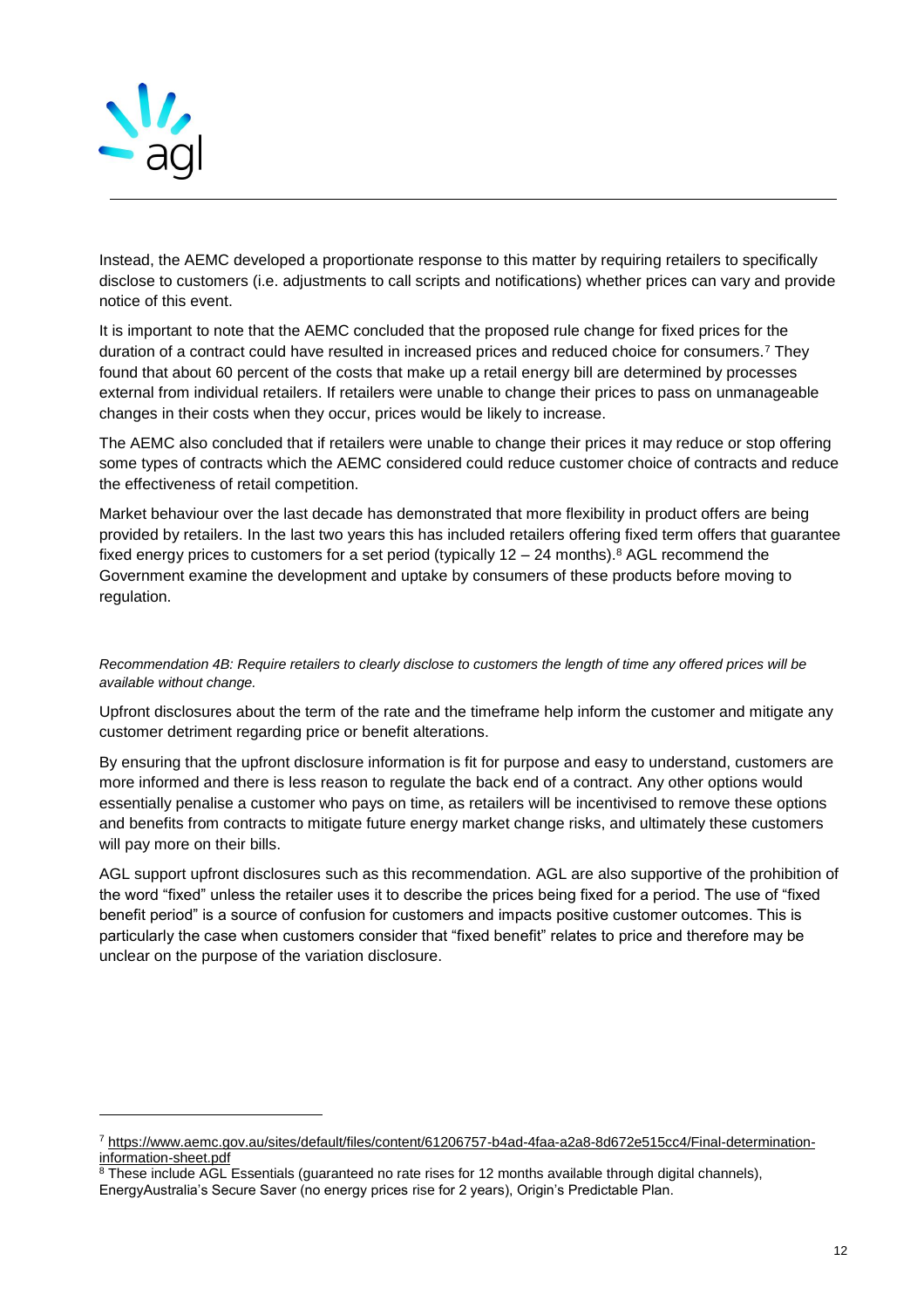

*Recommendation 4C: Require retailers to roll customers onto the nearest matching, generally available offer at the end of a contract or benefit period, unless the customer opts for another offer.*

Requiring retailers to move customers to the nearest matching offer at the end of a contract creates several risks to customer choice and pricing/product behaviour of retailers. This will also be in direct conflict with explicit informed consent requirements for fixed term contracts that are used by many retailers.

This requirement ultimately inhibits customer choice and is likely to mislead customers. If customers are informed that their contract has not changed, or has changed to a retailers best matching offer, this may flag to the customer that no shopping around is required. While it may reduce price dispersion it will mean that the most price sensitive customers see an increase in their overall bill. Furthermore, this approach may lead to greater levels of customer inertia. If the customer is informed that their offer is not changing, or is the nearest matching offer, they may be less inclined to shop for a new offer.

## Contract practices

The Australian Consumer Law offers protections against unfair contract terms and provide protection to customers about the type of information made available to ensure customers are informed and not induced by misrepresentations. There are also laws that protect customers from unfair contract terms. As a result, retailers ensure there is adequate disclosure and incorporate notification in Energy Price Fact Sheets and agent call scripts to make sure the customer is aware of their rights. Any failure of a retailer to do this should be a matter of enforcement within the current framework, with appropriate regulatory assessment of the issue and solutions.

In lieu of this assessment, the regulatory response to increase front-end contract regulation will essentially be a band aid solution to a potential systemic or non-related issue.

AGL support an approach that aligns with the Prime Minister Commitment to notify customers at the end of their benefit period. The ESC amended the Energy Retail Code to align with part of this change to the National Energy Retail Rules. The second part of the changes relate to the AER developing Benefit Change Notice Guidelines to prescribe the information retailers are required to provide to customers in the end of benefit notice. The AER are undertaking consumer behavioural research and stakeholder engagement to inform this process. AGL recommend Victoria align with this additional work being completed by the AER to ensure consistency in approaches and to leverage off existing research and engagement.

AGL does support the Government considering the restriction of a retailer's ability to switch customers to a standing offer at the end of their market offer contract.

*Recommendations 4D: Any conditional discount or other benefit offered for paying on-time or on-line billing should be evergreen. Customers should not lose the discount or other benefit when the contract ends.*

*Recommendation 4E: Costs incurred by customers for failing to meet offer conditions are to be capped and not be higher than the reasonable cost to the retailer.*

Pay-on-time discounts are offered as an incentive because it helps AGL manage cashflow. If this option is not available, or is impacted in such a way that it does not result in this ability, then there is little incentive to continue to offer these benefits as they currently are and will likely need to adjust this approach going forward. Further, a fixed period provides retailers the ability to adapt to a changing energy market. If retailers are unable to know the future price, then any upfront benefit may not be sustainable.